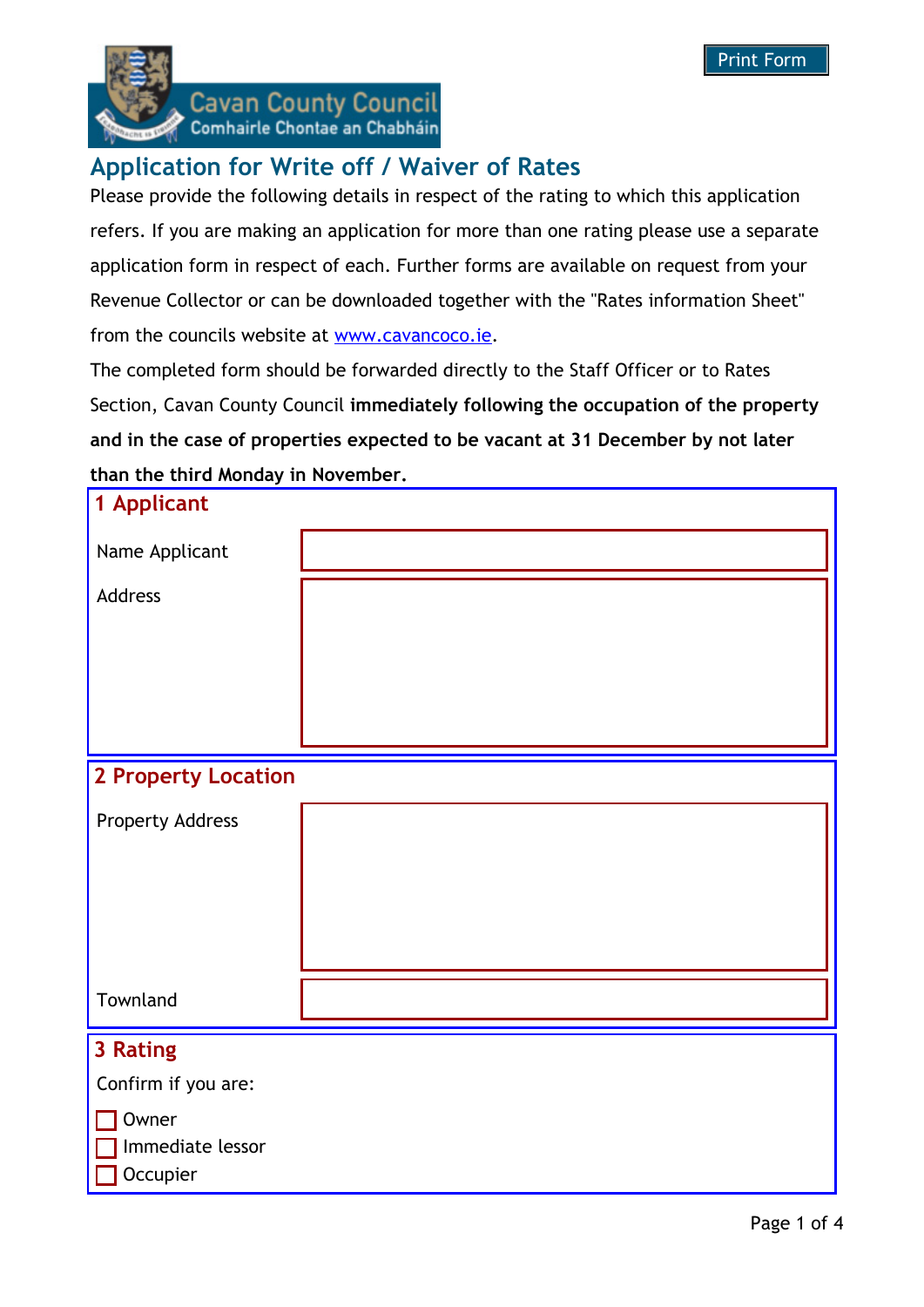# **4 Rate bill information** The following information is available on your rate bill and should be provided in respect of each application. Customer ID Rate No (ED/TL) VO No Rateable Valuation Amount of Annual Rates Desc/Type Electoral Division **5 Claims in respect of periods of vacancy** Period during which the rating was vacant (Please provide precise dates, eg

22/02/2007).

From

To

Was the property for sale at any time during the period of vacancy?

 $\prod$  Yes  $\Box$  No

State the amount of rates which you are requesting to be written off / Waived (ie

1/12th. of the annual rates for each complete calendar month of vacancy. Amounts

for periods of less than one month are not reckonable).

Amount

State the reason for your request for a write off / waiver of rates in respect of the above rating (e.g. The bonafide inability of the landlord to obtain a suitable tenant at a reasonable rent or alternatively for the execution of repairs/alterations).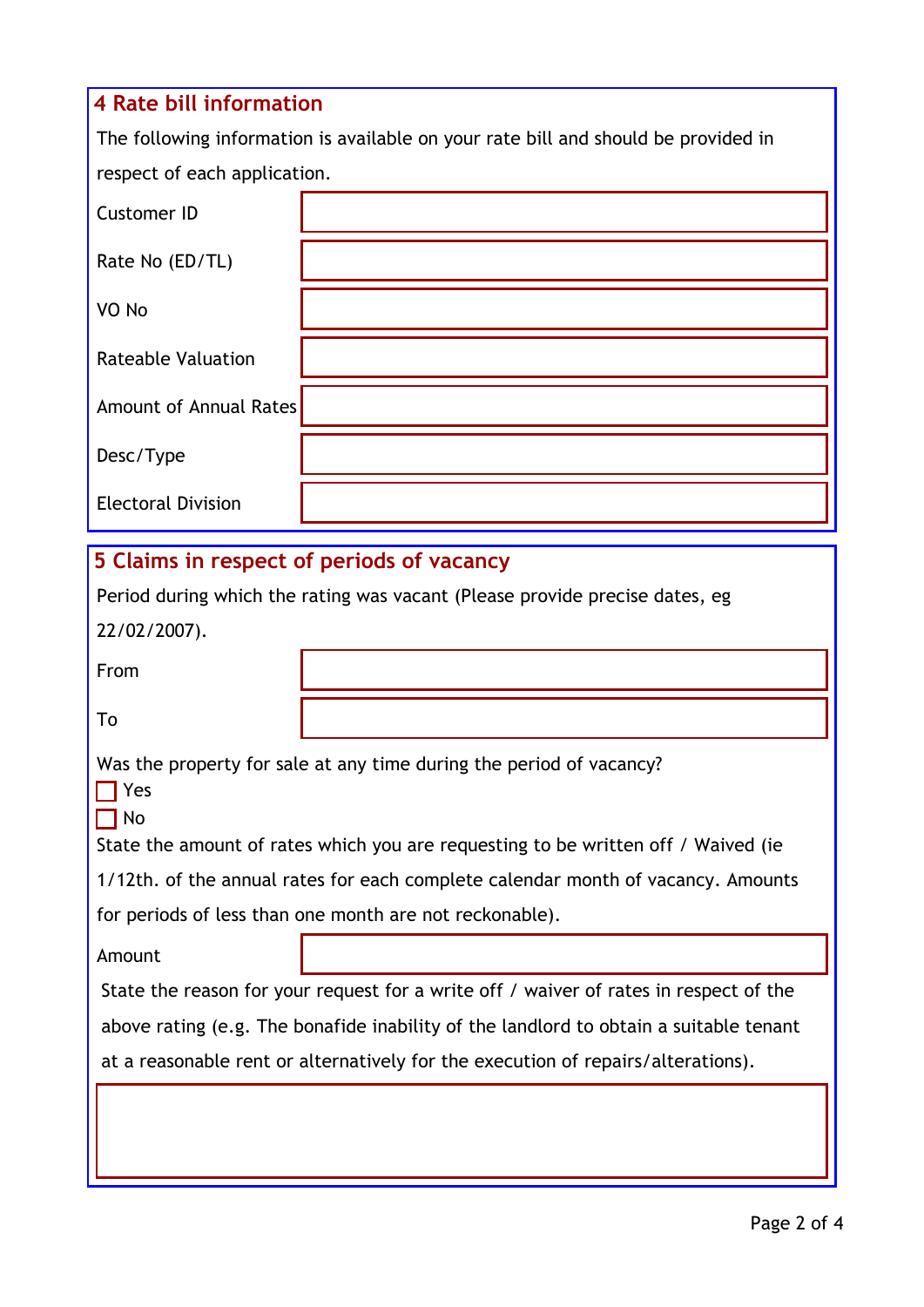| 6 Check list of required documentation                           |  |
|------------------------------------------------------------------|--|
| Have you enclosed letter from Auctioneer / Architect?            |  |
| TYes                                                             |  |
| 1 No                                                             |  |
| Have you enclosed original full page newspaper advert / webpage? |  |
| TYes                                                             |  |
| No                                                               |  |

## **7 Write off request for reasons other than vacancy**

Detail Reasons for claim

## **8 Declaration**

I declare that I have read in full the "Rates Information Sheet" provided to me by the Staff Officer at the time of service of the rate bill, that my application satisfies fully the criteria stated therein and that I have provided all of the required supporting documentation detailed in the Rates Information Sheet.

I hereby certify that the details and information provided by me are true and correct. I acknowledge and accept that this application will not be considered for a write off / waiver of rates unless it is supported in full by the specified documentation.

Applicant Signature

Date

**Please note:** The responsibility rests with the applicant to ensure the completed application and specified documentation is received by the due date. **The** Staff Officer **is not authorised to accept documentation other than those specified,** nor is he empowered to defer payment of the outstanding balance. Where the Revenue Collector does not receive the fully completed form and specified documentation or alternatively payment of the debt **by 30 November** he is obliged to commence legal proceedings to recover the debt with the issue of a "six day notice".